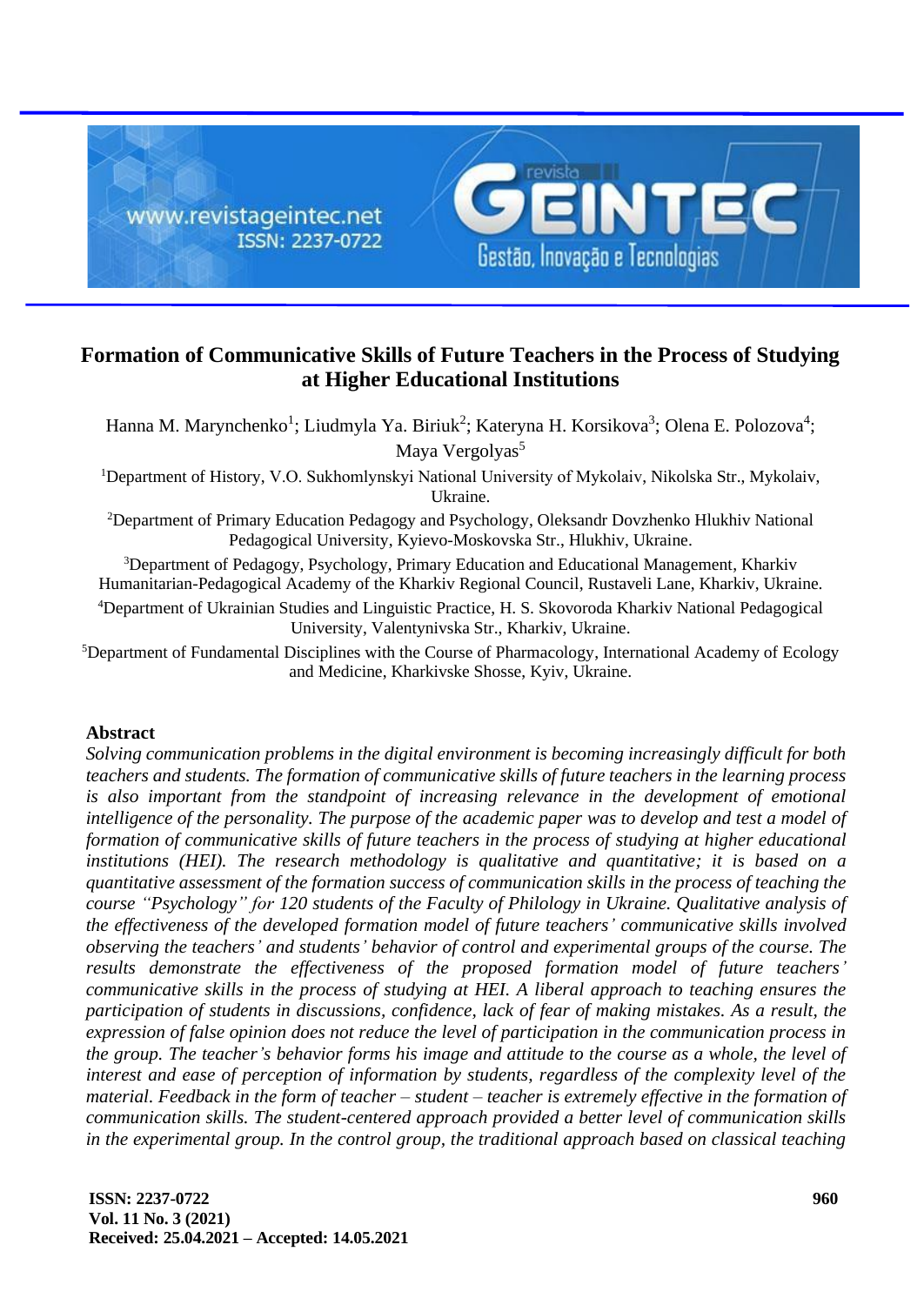*methods reduced the level of communication, both in lectures and seminars. The practical value of the research results lies in the possibility of integration of certain strategies and methods as components of the developed formation model of communicative skills of future teachers in the process of teaching specialized courses at HEI.*

**Key-words:** Pedagogy and Psychology, Digital Environment, Effective Communication, Skills Development, Higher Educational Institutions, Curricula.

# **1. Introduction**

The teacher's communication skills are an important factor in students' success (Khan et al., 2017). The formation of the teacher's communication skills depends on the experience and development of skills of verbal, nonverbal communication, listening, interpretation and writing (Archana and Rani, 2017). A higher level of use of verbal and nonverbal communication contributes to a higher level of students' success (Balat et al., 2019; Bambaeeroo and Shokrpour, 2017). This is ensured due to the inclusion of emotional, educational, supportive purposeful and balanced communication between students and teachers. These components provide a non-verbal response of students, increasing the level of readiness for feedback (Bambaeeroo and Shokrpour, 2017). The basic personal motivating factors for the development of students' communication include: the teacher's own interest, the ability to encourage and interest the student through increasing the level of involvement in the conversational process. The role model of a modern teacher should include such components, as: a student, an assessor, a teacher, a mentor, a friend, a colleague, a leader. The formation of such a model is complicated by the growing importance of the digital environment of students' training at higher educational institutions (HEI) (Cooke, 2019). Therefore, interest in the formation of communication skills is growing among scientists (Claro et al., 2018). Solving communication problems in the digital environment is becoming increasingly difficult for both teachers and students: only a third of teachers can guide students in solving communication problems (Claro et al., 2018). This indicates to the fact that the teacher does not act as a mentor.

The formation of future teachers' communicative skills in the learning process is also important from the standpoint of increasing relevance in the development of emotional intelligence of the personality. Emotional intelligence is also considered as a set of "soft" skills (Ngang, et al., 2015), which together with professional skills provide the teacher's ability to train. The soft skills, in particular, include: "communicative skills, critical thinking and problem– solving skills, team work skill, life-long learning and management of information, entrepreneurship skill, ethics, moral and professional skill, and leadership skill" (Ngang, Hashim and Yunus, 2015). Along with this,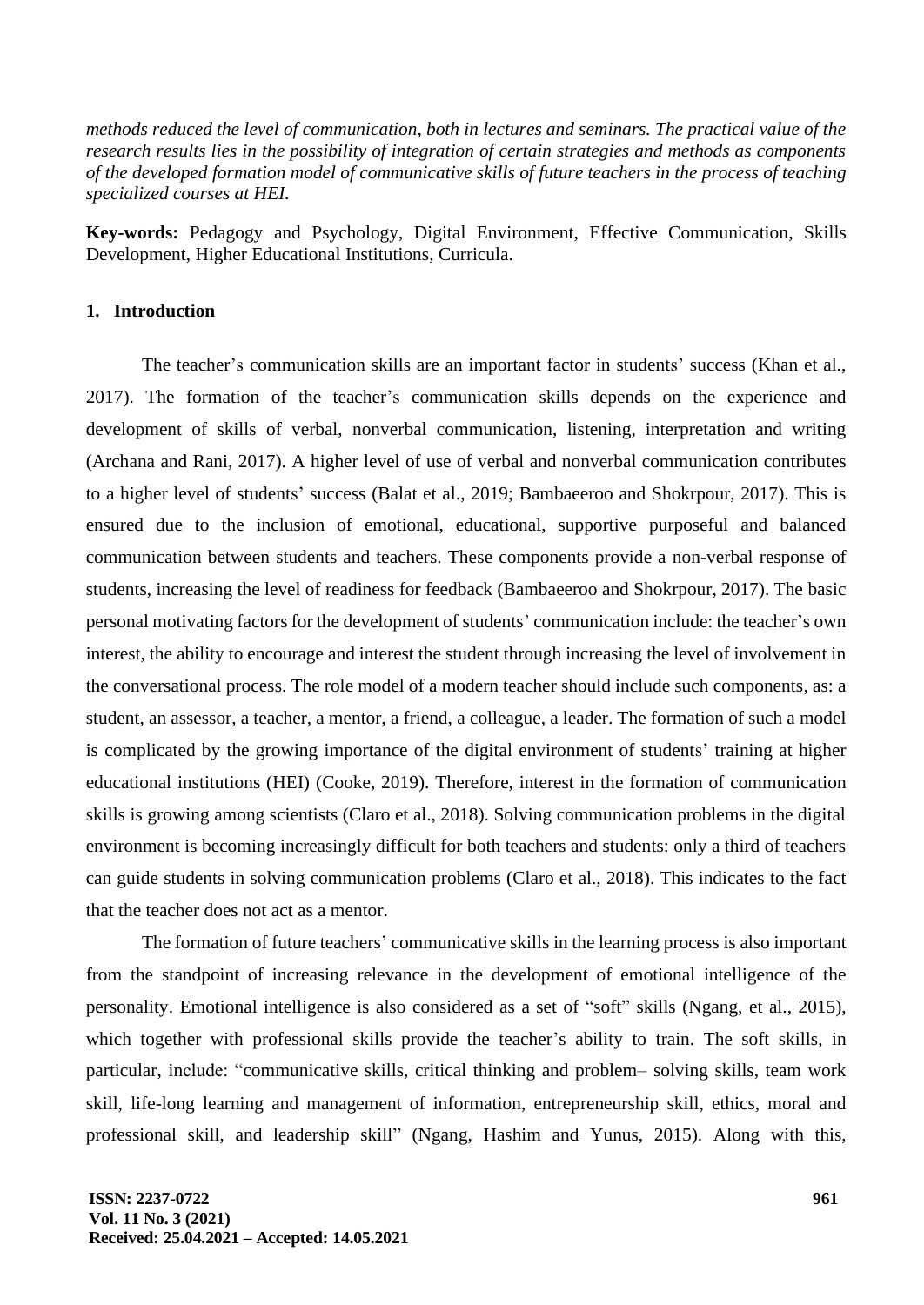communication skills are the most important components of soft skills (Ngang, et al., 2015), which are formed during the training program. Herewith, there is a significant gap between the level of communication skills acquired and those required for work, and the level of need for skills in the workplace is higher than that obtained during training (Ngang, et al., 2015). The issues outlined require research and development of a model for the formation of communication skills of future professionals in the process of training at HEI. The purpose of the academic paper is to develop a model of formation of future specialists' communicative skills in the process of training at HEI in order to increase the level of knowledge and develop "soft" skills.

## **2. Literature Review**

In the scientific literature, communication is considered as a skill in a narrow sense (Bambaeeroo and Shokrpour, 2017); it includes a number of components influencing the reaction and communicative behavior of students, the level of their perception of information. This skill ensures the formation of quality relationships between teacher and students. Zlatic et al. (2014) define communicative competence as a system of skills, knowledge, abilities, motivational tendency, properties and attitudes. Communicative competence has been part of the teacher's training curricula for the last twenty years of the 20 century. However, there is little research in the scientific literature on an effective model of teachers' communication in the learning process of students. The theory of communicative competencies postulates the formation of the teacher's identity under certain circumstances, actions, in different cultures and in various language environments. Globalization has expanded this concept, which has led to an active discussion in the literature on the theory of intercultural communicative competence (Yang, 2018). Teachers should possess intercultural verbal skills and communication styles. They should be able to manage verbal and nonverbal languages in order to form positive effects of interaction with students (Yang, 2018) and positive emotional perception. Mazer et al. (2014) prove that in case of absence of the teacher's immediacy, clarity, strong communication skills, emotional reactions of students are generally negative. Students feel anger, shame, anxiety, boredom and hopelessness. Such reactions are caused by students' perception of social support from the teacher (Mazer et al., 2014).

Communication training provides an increase in the communicative competence of the teacher; it forms specific competencies (social sensitivity, integrative style of conflict management, involvement and interaction, non-violent verbal communication) and the level of productivity in the learning process (Zlatić et al., 2014; Harris and Sass, 2014). In general, the style and methods of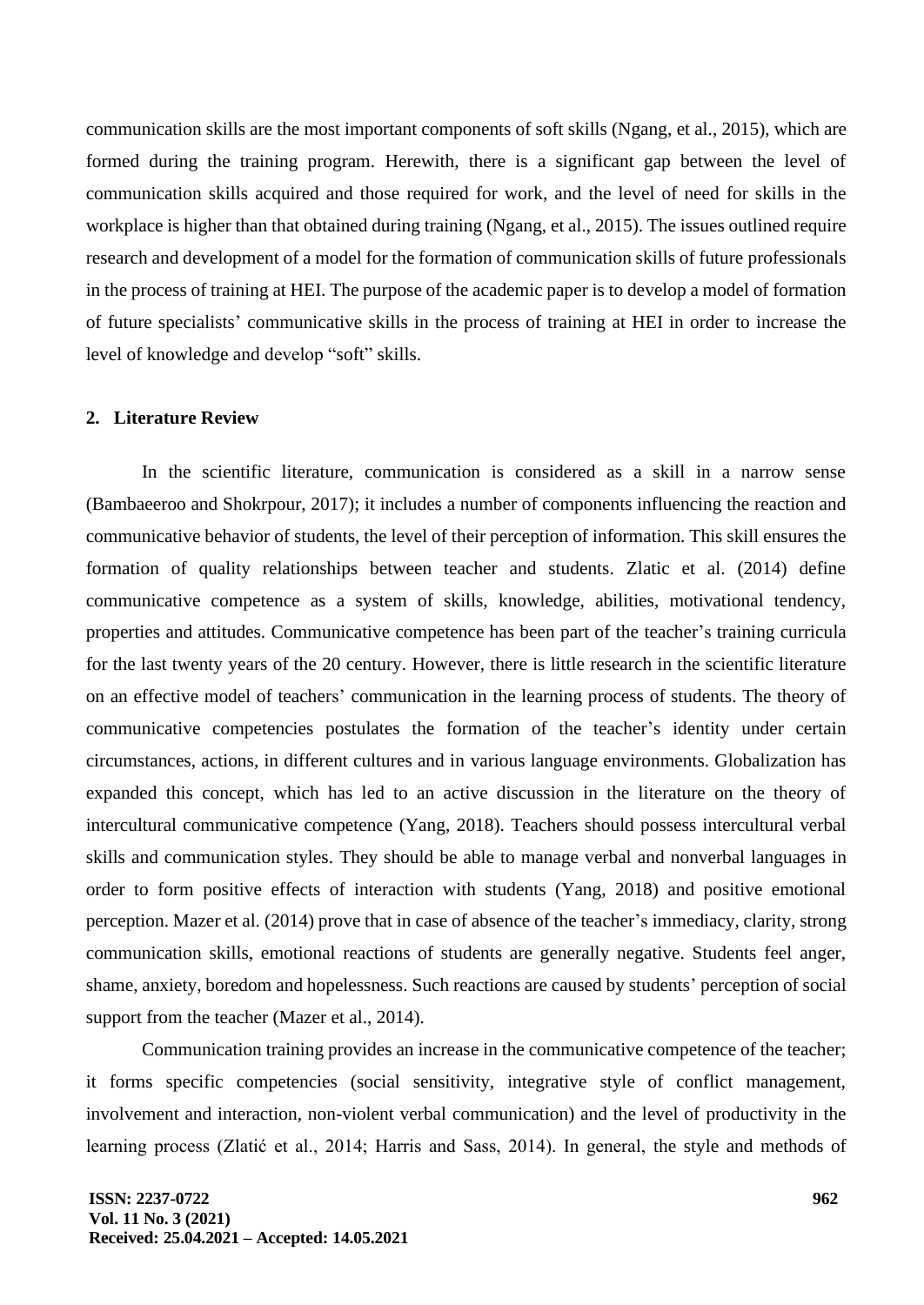communication determine the behavior of the teacher and the level of effective interaction with students, their motivation (Claro et al., 2018). The theory of motivation proves the importance of communicative behavior of the teacher in the process of interaction with students. Along with this, the barriers to effective communication are as follows: "physical discomfort, disinterest due to the lack of teaching materials, excessive verbalism and anxiety" (Duţă, 2015). The investigation of scientific literature is the basis for the development of a model of the teacher's effective communicative competence, which includes the determinants of verbal and nonverbal communication skills, emotional intelligence. These determinants define the personal qualities of the teacher, curricula and courses, professional skills of the educator.



Figure 1 - Model of Effective Communicative Competence of a Teacher

Source: compiled by the author.

The basic methods of the teacher's behavior in communication are the teacher's non-verbalism, the teacher's clarity and the teacher's competence in communication (Mazer et al., 2014). Along with this, social (Tynjälä, et al., 2016) and antisocial behavior are discussed in the scientific literature (Mazer et al., 2014; Debbagh and Jones, 2018). Social behavior is formed on the basis of the integration of an innovative constructivist approach to students' learning. In contradistinction to the traditional approach, which does not take into account the interests of students, constructivism takes into account the need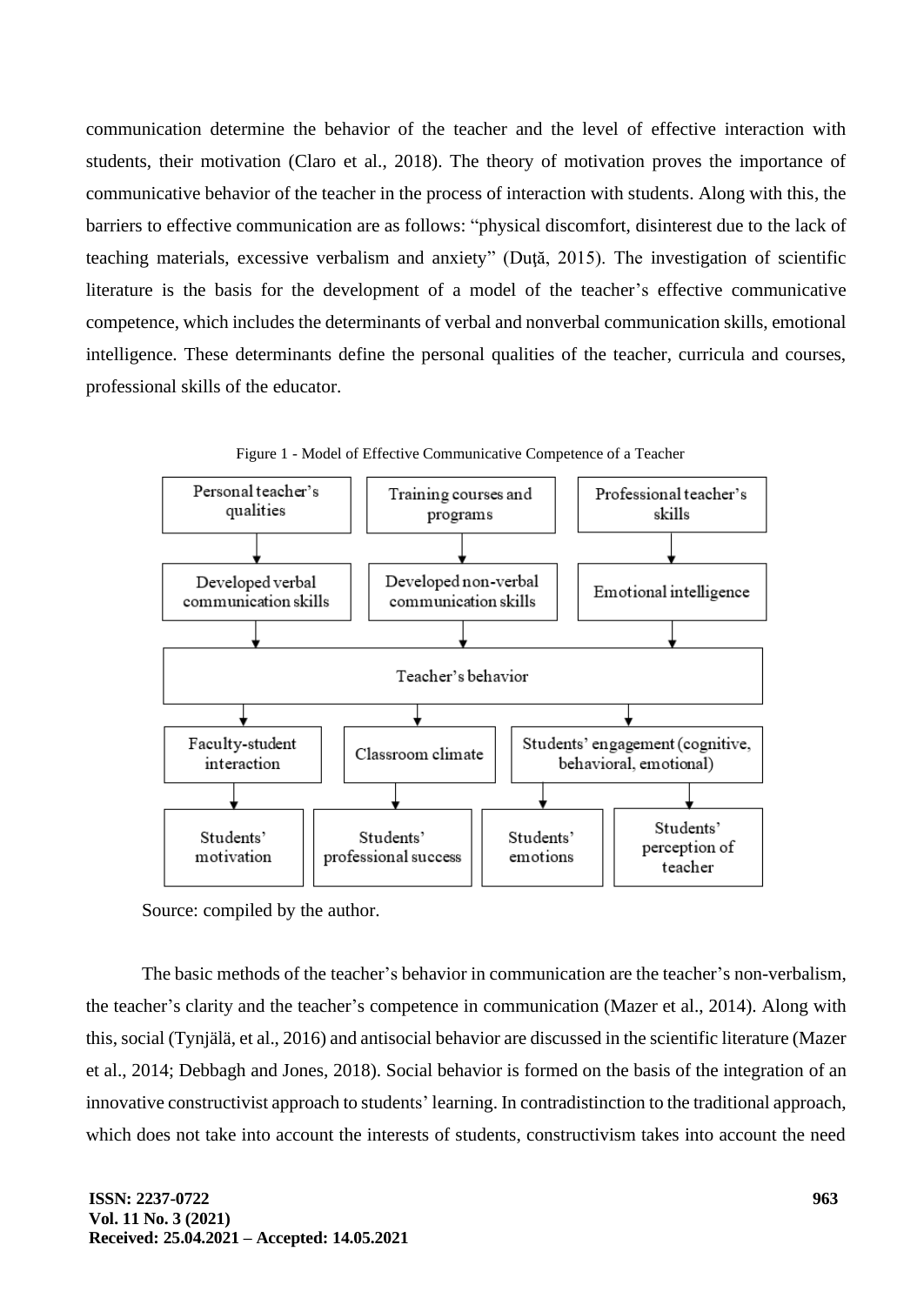to develop skills and abilities of students. Using a constructivist approach to learning provides a greater level of efficiency (Miadi et al., 2018). This approach provides both social behavior of the teacher and social self-efficacy of students, which is manifested in solving interpersonal problems (Güleç and Leylek, 2018). This approach also forms Learner-Centered Micro Teaching (Juandi, 2020; Moya, 2011), which develops the pedagogical competencies of the future teacher. The student-centered model increases the level of communication of the future specialist (Juandi, 2020). In the 21st century, approaches to training future teachers are changing, in particular through the promotion of the need for new skills, including communication, and the synchronization of Eastern and Western learning cultures. (Smith and Hu, 2013). "Teachers of the 21st century have to create students of the 21st century with soft skills. ... With the emerging technologies, the teaching-learning is transforming from teachercentered, lecture based to student-centered learning environment" (Jan, 2017). In this context, the formation of communication skills of the future teacher is extremely important. Thus, the research proves the importance of communication competencies of the teacher in terms of development of social self-efficacy, level of motivation and involvement in the learning process, social communicative behavior, learning environment, students' performance, emotional state of students, perception and recognition of the teacher.

#### **3. Materials and Methods**

The present research is qualitative and quantitative, forasmuch as the methodology involves the formation of the course structure in the control and experimental group of students in Ukraine. 120 students of the 5th course of the Philology Faculty of Drohobych State Pedagogical University of Ivan Franko (DSPU) were involved in the experiment. The research is based on the use of student-centered approach, where the future specialist is actively involved in the learning process through the use of a set of strategies and teaching methods (Berkhof et al., 2011). This approach involves active development of communication skills, intensive training, a combination of didactic and practical components. The main methods of checking the effectiveness of training are observation of behavior, self-esteem of students, ranking of students by grades. The research was conducted in the process of teaching the course "Psychology". The content of the lecture material included the presentation of the following topics:

Topic 1. Education as a subject of professional activity of a teacher. Features, purpose, tasks and content of pedagogical activity.

Topic 2. Psychological structure and models of pedagogical activity.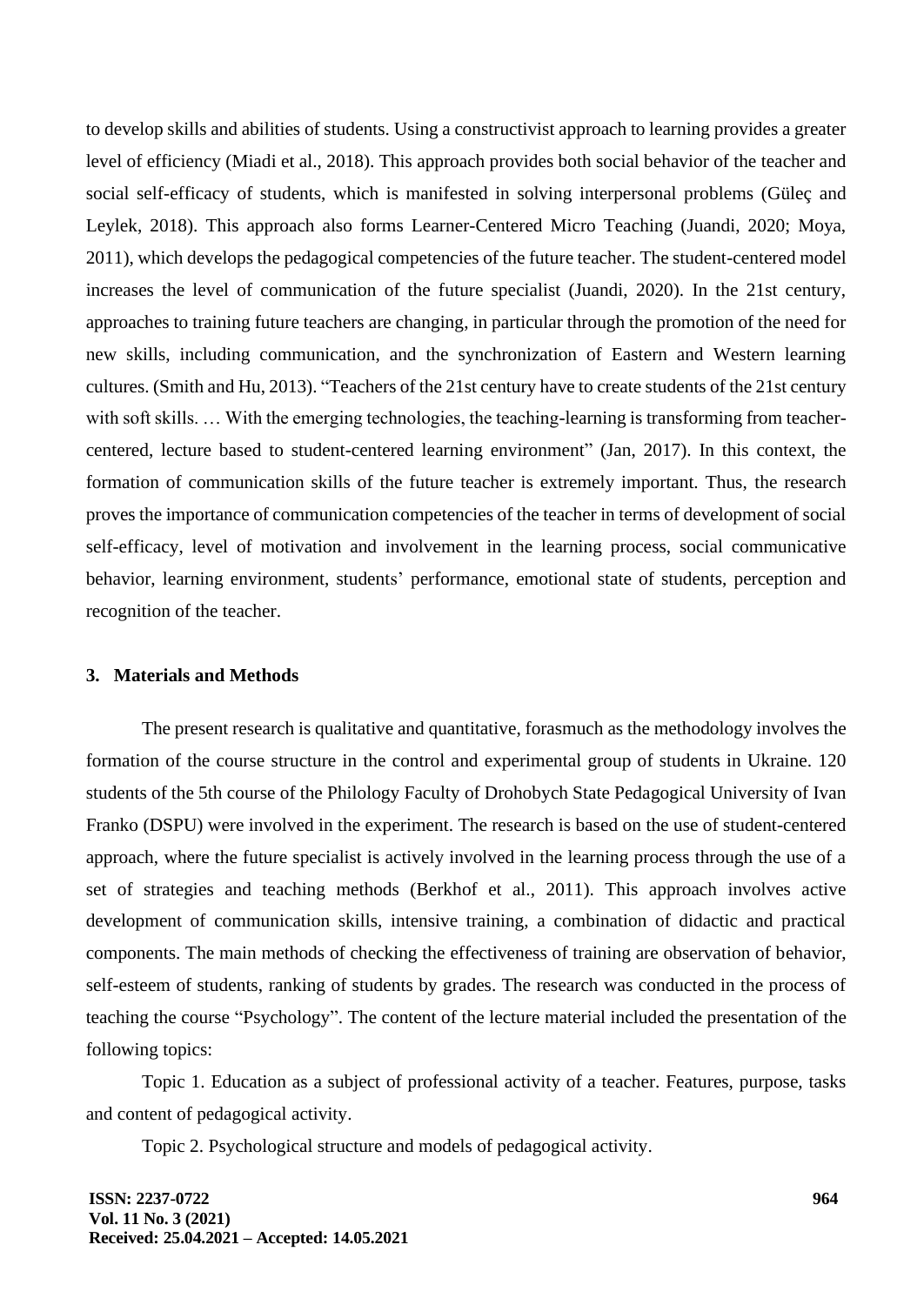Topic 3. Individual styles of pedagogical activity. Healthy style of pedagogical activity.

Topic 4. Social-psychological problems of adaptation of a young teacher to the conditions of pedagogical activity.

Topic 5. Professional identity of the teacher.

Topic 6. Professional competencies of the teacher.

Topic 7. Personal abilities of the teacher.

Topic 8. Program and methods of personal and professional development and self-improvement of the teacher.

The list of practical classes included the following topics:

Topic 1. The basic trends and psychological principles of modern education. Features, purpose, tasks and content of pedagogical activity.

Topic 2. Psychological structure and models of pedagogical activity. Motivational readiness for pedagogical activity. Training of motivational readiness for pedagogical activity.

Topic 3. Individual styles of pedagogical activity. Healthy and unhealthy styles of teaching.

Topic 4. Social-psychological problems of adaptation of a young teacher to the conditions of pedagogical activity.

Topic 5. Professional identity of the teacher. Professional identity skills workshop.

Topic 6. Professional competencies of the teacher. Skills development workshop of reflexivity of the future teacher.

Topic 7. Personal abilities of the teacher. Development of spiritual abilities of the teacher.

Topic 8. The program of personal and professional development and self-improvement of the teacher. Methods of personal and professional development and self-improvement of the teacher.

Different training methods have been used to compare their effectiveness (Berkhof et al., 2011) in the context of communication skills' development. Among the main training strategies, the following groups have been distinguished, namely: 1) strategies without proven effectiveness, in particular, lectures and presentations, modeling (learning under observation), written information about communication skills; 2) strategies with possible effectiveness (feedback, including role-playing games, group discussions); 3) effective strategies (role-playing games, simulation programs of real situations. Evaluation of the effectiveness of the formation of students' communication skills has been carried out by the final assessment of students at the end of the course, their knowledge of effective communication, which provides understanding between the teacher and students, clarity, logical sequence, consistency of presentation of the material. The results of current academic performance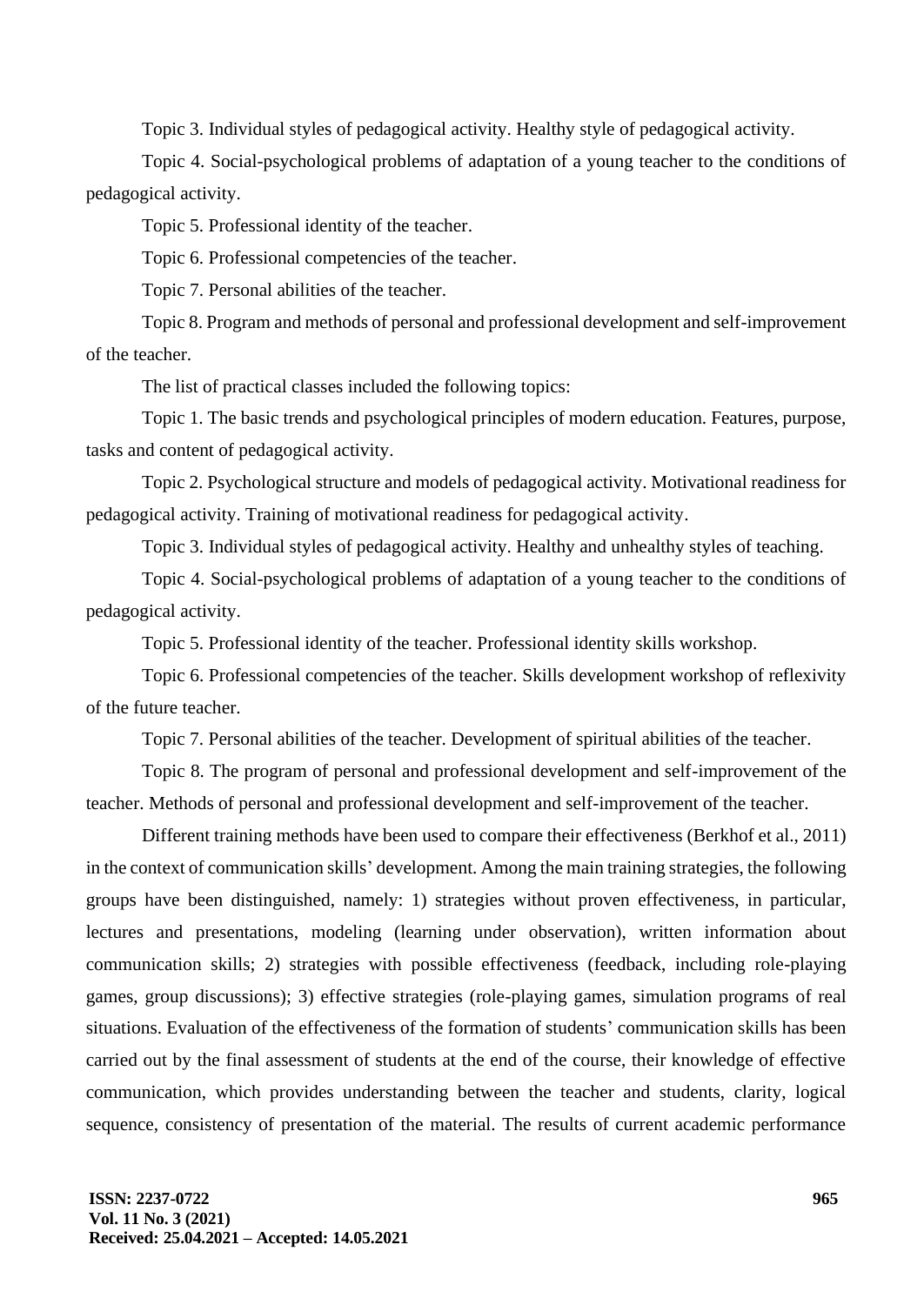(practical classes) have been accounted based on a four-point scale (2, 3, 4, 5). The points received by the student on the basis of assessments of current control are calculated by the formula:

$$
X = \frac{K}{5} * \frac{A}{\pi} \tag{1}
$$

where A – the sum of all current grades on a four-point scale, including a grade "2",  $\pi$  – the number of these grades (not less than 2),  $K$  – the number of points allocated for the current control. If the average score of the current control is  $A/\pi = 2$ , then the number of points received by the student on the basis of estimates of current control is zero.

#### **4. Results**

There is no practical experience of integration of courses on formation of students' communication skills in the Ukrainian educational environment. The practice of teaching at DSPU, in general, is based on the traditional approach to the study of various disciplines, where communication skills are formed through different training methods. It should be noted that traditional methods (lectures, presentations, lectures-conferences, lecture-briefing, lecture "round table", lectureconversation, and lecture-debate) dominate in the learning process. The lecture in the interactive form has not become widespread in the practice of teaching. The lecture with the application of the feedback technique (interactive) is possible using conventional verbal and technical teaching aids in special equipped classrooms, providing for an active dialogue with students. The lack of a widespread practice of using interactive lectures is caused by the need for time to prepare the necessary didactic material, guidelines for studying the topic. Moreover, the passivity of students in such a learning strategy does not encourage teachers to use this method. The future teacher develops his own communication skills in the learning process. The communication process at HEI depends directly on the teaching methods that determine the level of students' involvement in the communication process. The basic methods are as follows: presentation, listening and communication (including seminars and workshops). Roleplaying games, group discussions, situation simulation, video reviews, lectures with students, interactive videos are less actively used.

The training course lasted 36 academic hours, of which 18 hours – lectures, 18 hours – seminars and workshops. The following teaching methods were used in the lectures, namely: group discussion, interactive video, presentation prepared by students, on-line learning material, tutorials. The following teaching methods were used at the seminars, namely: role-playing, use of simulated situation, video feedback, group discussion, workshops, modeling of situations, and self-directed learning. The teaching methods differed in the control and experimental groups in the amount of use. In the control group,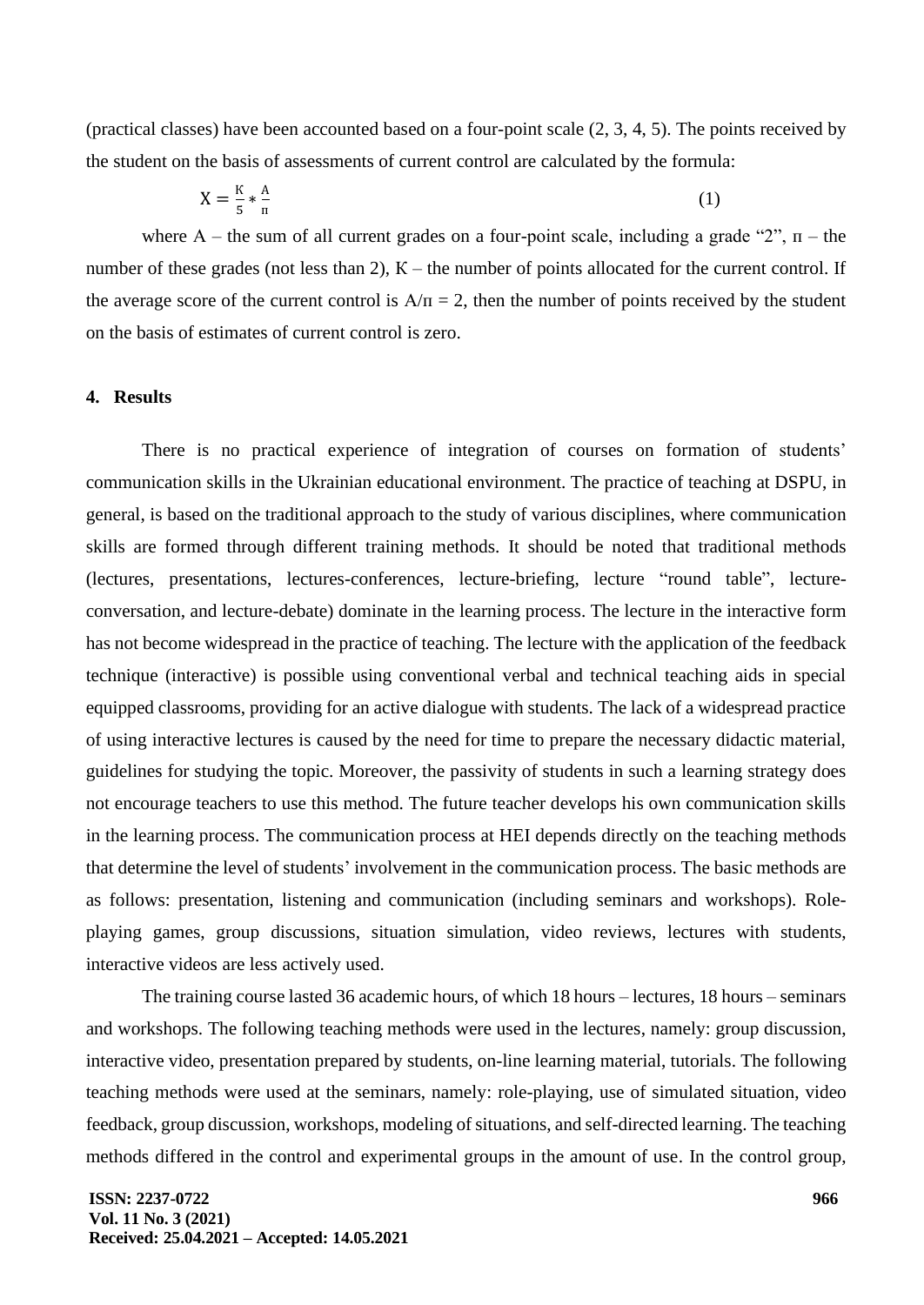more traditional teaching methods were used, to a greater extent, both in lectures and seminars; where as, in the experimental group, more innovative methods were used (Table 1). The teaching methods of the experimental group provided a higher level of students' learning intensity due to a higher level of their involvement in the learning process in different ways. In the control group, the number of group discussions and interactive videos is one half as much. On the other hand, in the experimental group, there are half the number of students' presentations and online teaching materials that are of little interest to students due to the monotony of the educational process and a low level of interest.

| Method of training communication        | Control group: frequency of use | Experimental group:<br>frequency of use |
|-----------------------------------------|---------------------------------|-----------------------------------------|
| 1. Lectures                             | 9 lectures                      | 9 lectures                              |
| 1.1. Group discussion                   | 5                               | 10                                      |
| 1.2. Interactive video                  | 5                               |                                         |
| 1.3. Presentations prepared by students | 10                              | 5                                       |
| 1.4. On-line learning material          | 10                              | 5                                       |
| 1.5. Tutorials                          | 9                               | 9                                       |
| 2. Seminars                             | 9 seminars                      | 9 seminars                              |
| 2.1. Role-playing                       | 2                               | 4                                       |
| 2.2. Use of simulated situation         | $\overline{2}$                  | 4                                       |
| 2.3. Video feedback                     | $\theta$                        | 4                                       |
| 2.4. Group discussion                   | 9                               | 18                                      |
| 2.5. Workshops                          | $\overline{c}$                  | 4                                       |
| 2.6. Modelling                          | $\theta$                        | 4                                       |
| 2.7. Self directed learning             | 9                               | っ                                       |

Table 1 - Methods of Communication Skills Training

Source: compiled by the author.

The educational process at the seminars of the experimental group was twice as active and intensive as in the control group. This has ensured the formation of active students' behavior, a higher level of motivation, a more positive emotional tone of students, a higher level of success, commitment of the teacher and a positive perception of the teacher, and as a consequence – the course's perception. The results demonstrate an increase in the average level of success of the experimental group in comparison with the control group of students (Table 2). On average, the success of students in the experimental group is higher by 5.344 points compared to the control group. The standard deviation of the experimental group (8.673) is smaller compared to the control group (11.666). The minimum score of the student in the experimental group was 70.546, while in the control group the minimum score was 60.389.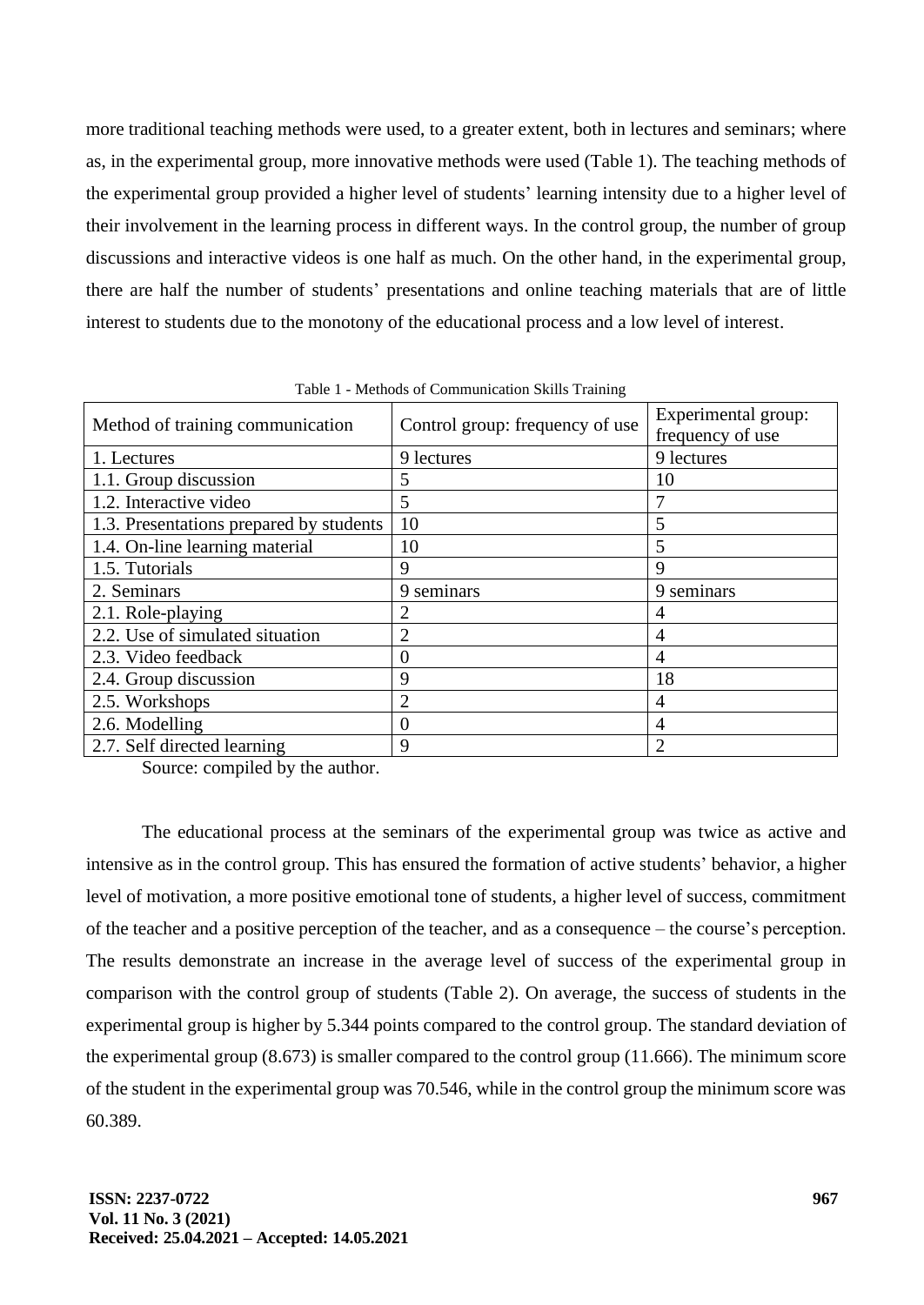|                           | Control group | Experimental group |
|---------------------------|---------------|--------------------|
| Mean                      | 79.932        | 85.276             |
| <b>Standard Error</b>     | 1.506         | 1.120              |
| Median                    | 79.181        | 84.518             |
| <b>Standard Deviation</b> | 11.666        | 8.673              |
| Sample Variance           | 136.098       | 75.224             |
| Kurtosis                  | $-1.345$      | $-1.272$           |
| <b>Skewness</b>           | 0.112         | $-0.005$           |
| Range                     | 39.155        | 29.212             |
| Minimum                   | 60.389        | 70.546             |
| Maximum                   | 99.545        | 99.757             |
| Sum                       | 4795.902      | 5116.572           |
| Count                     | 60            | 60                 |

Table 2 - Evaluation of the Effectiveness of Students' Communication Skills

Source: compiled by the author.

Comparison of assessments in groups at the end of each lecture / seminar has made it possible to determine the most effective strategies for the formation of communication skills. While the studentoriented approach in the experimental group has provided a better level of communication skills, then the traditional approach in the control group, based on classical teaching methods, has reduced the level of communication, both in lectures and seminars (Figure 2). Accordingly, the level of communication skills decreased, which determined the success of students.



Group discussions Interactive videos Role games Workshops Modeling of situations Use of situations simulated by the teacher

Students' presentations Online materials Group discussions Supporting materials

The traditional approach to teaching

Source: compiled by the author.

Student-oriented approach to the formation of communication skills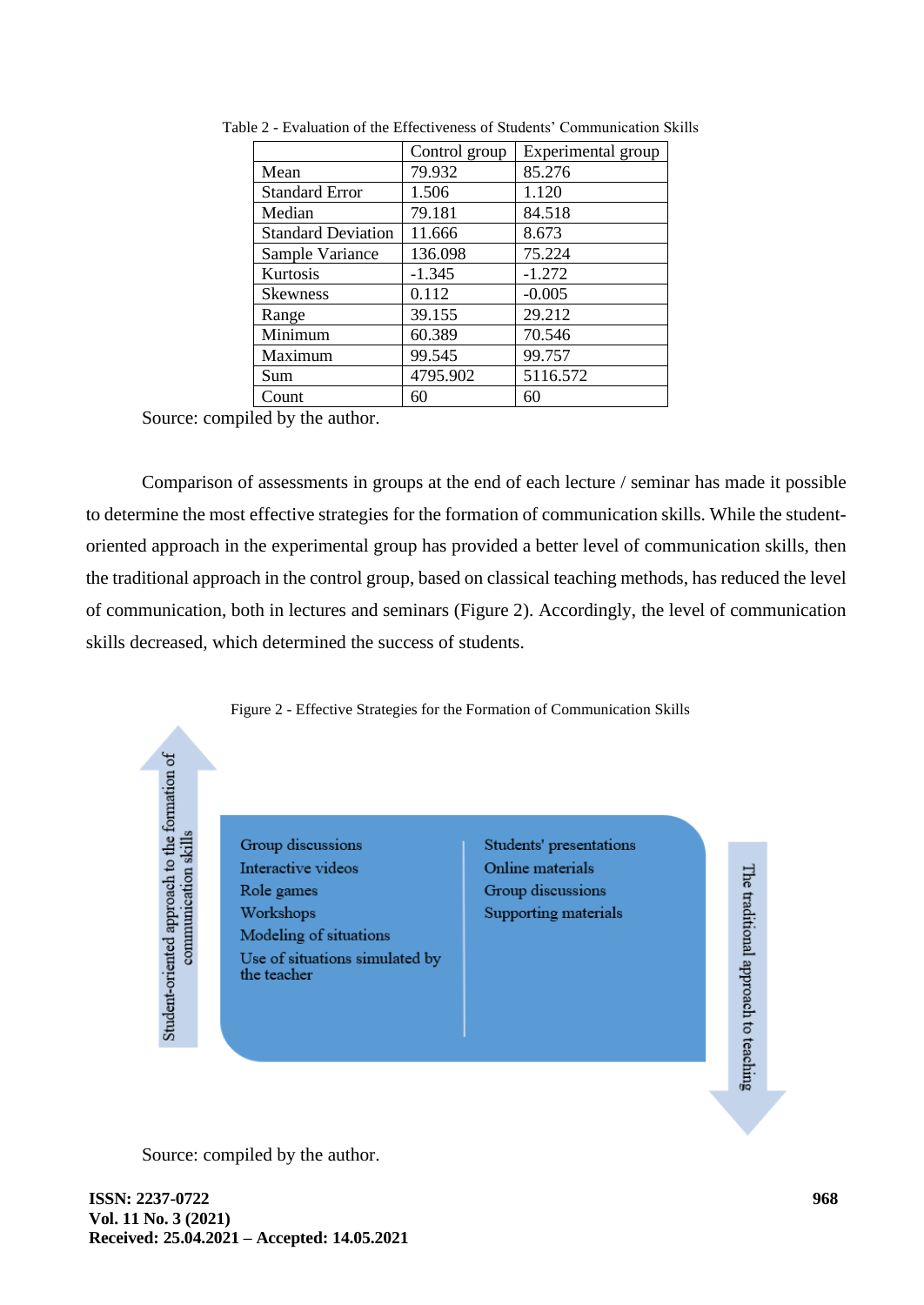In the process of conducting the experiment, the effectiveness of various strategies for the formation of communication skills has been also assessed through observation of the behavior of the teacher and students. The teacher is responsible for the formation of a friendly atmosphere. It contributes to the level of openness of students, their involvement in dialogue, forms a positive impression of the course as a whole. A liberal approach to teaching ensures the participation of students in discussions, confidence, lack of fear of making mistakes; as a consequence, the expression of a false opinion does not reduce the level of participation in the process of communication in the group. The teacher's behavior forms his image and attitude to the course as a whole, the level of interest and ease of perception of information by students, regardless of the level of complexity of the material. Feedback in the form of teacher – student – teacher is extremely effective in the formation of communication skills. These features of the educational process indicate the main important aspect for the formation of communication skills, namely: the integration of a liberal approach, focused on the student, provides effective communication.

On the other hand, the teacher-centered approach, which is manifested in criticism due to erroneous judgments of the student, abuse of authority by the teacher, illogical inconsistent presentation of the material, leads to a reduction in the level of students' involvement in the communication process. This, as a consequence, leads to a low level of students' interest and success. The sharp negative reaction of the teacher does not stimulate the student to participate in communication; the monotonous presentation of information has a negative effect on the involvement of participants in the educational process in communication. Students have noted the basic personal qualities of the teacher, as follows: the importance of enthusiasm, sense of humor and their own unique teaching style, ease of presentation of complex material. It is also worth the following qualities of the teacher, which have led to a reduction in the level of involvement and motivation of students, namely: the monotony of teaching material, mechanicalness through the presentation of information from textbooks, indifference, obsolescence, clarity of material according to the scheme, high level of the teacher's prejudiced attitude.

## **5. Discussion**

In the study of Brink and Costigan (2015) it has been revealed a discrepancy between the oral communication skills that a specialist needs in the workplace and the skills that are formed in the learning process. For instance, 76% of programs are aimed at teaching oral presentation, which mainly forms the skill of presenting ideas, rather than effective communication (Brink and Costigan, 2015). Herewith, 22% of US programs aim to develop oral communication skills, 11% – listening skills. This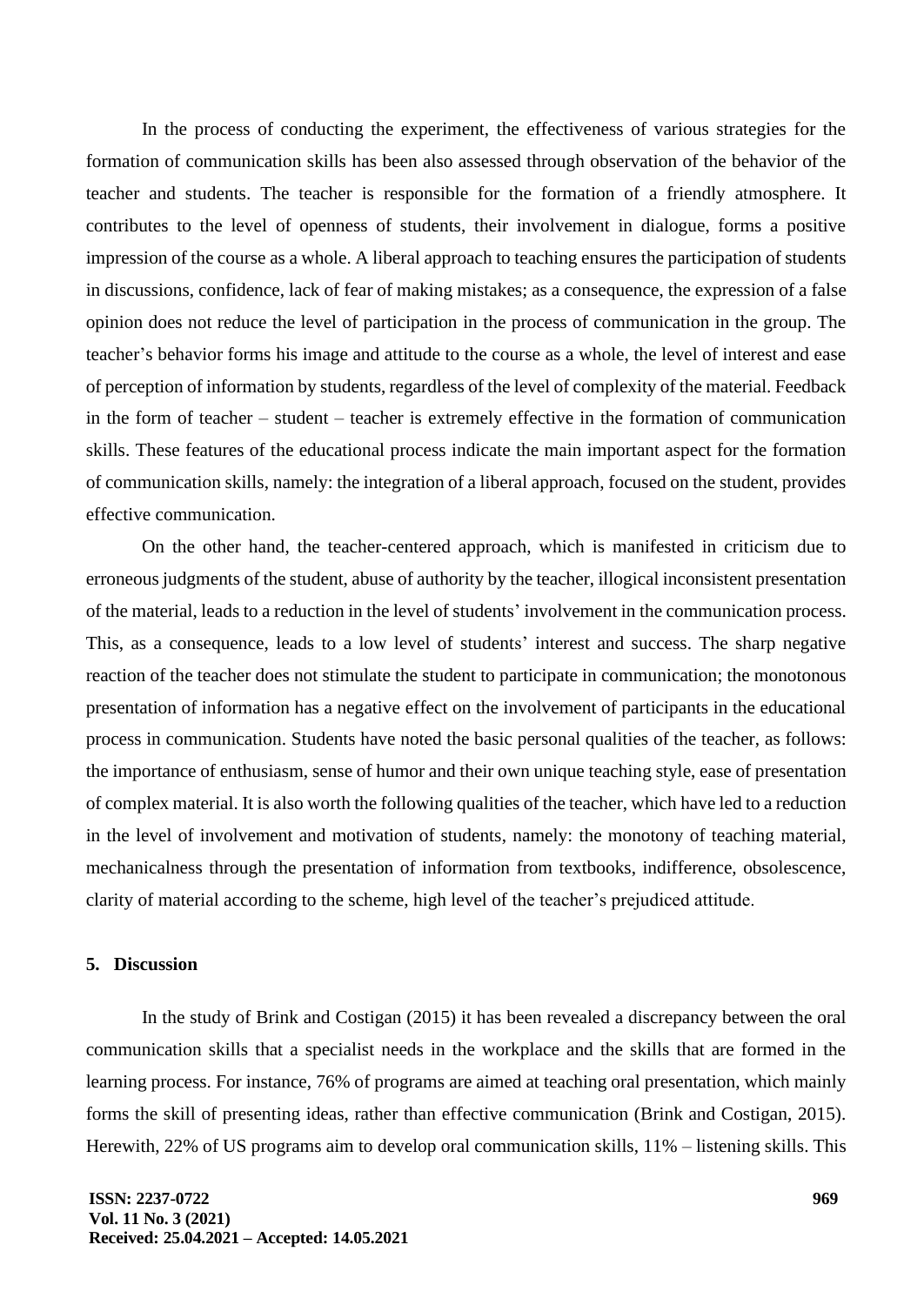means that training programs lag significantly behind the needs of future professionals (Brink and Costigan, 2015). In the UK, the curriculum is based on theoretical material (95% of respondents' answers). This material is integrated into the learning process, the entire course of study and provides the formation of communication skills (Taş, 2018). Additional classes are also conducted, dedicated exclusively to the development of communication skills. The basic models of teaching communication are as follows: the Calgary-Cambridge model, the Canadian three-functional model, specific thematic models in accordance with the specialization of students (Taş, 2018). The formation of communication skills in developed countries, such as the United Kingdom, is mandatory at HEI. However, there are certain problems in the pedagogy concerning the issue of training communication skills, in particular, the problems of curriculum flexibility (Taş, 2018). The learning process provides the formation of a reflexive sense of self-awareness, consistency and logic of thought, argumentation of thought by facts or logical constructions based on facts. In contrast to the control group, students of the experimental group have formed the skill of correct questioning, clear answers to questions, using professional terminology. Along with this, the use of professional terminology has not complicated the process of understanding the essence of the material presented by the student. This communication skill is one of the most necessary ones, because the ease of presenting a complex material determines the overall usefulness of the course and the knowledge gained in the learning process, as well as the possibility of using this knowledge in professional activities.

Berkhof et al. (2011) identify the use of specific strategies in teaching practice and a more general approach to application of mixed strategies. Communication skills' training programs are effective in case they are used and applied more than 1 day; they should be student-centered and skilloriented. The best communication learning strategies are role-playing games, feedback, discussions in small groups. The most successful communication skills' training programs are long-term and intensive; they provide practice of acquired knowledge and feedback. Such programs also include assessment of knowledge and skills; they also have institutional support and incentives to increase the value of communication. Therefore, curricula should include student-centered active and practical strategies for the formation of communication skills. In case of absence of a course on formation of communication skills in the program of the university, it is expedient to integrate the best practices and strategies of their formation in various educational courses. Such strategies are presentations, roleplays, discussions, modeling of situations. Determinants of communication skills define the level of efficiency and quality of communication, and, as a consequence, the behavior of the teacher. For comparison, Tynjälä, et al. (2016) identify the following components of social (communicative) behavior, namely: "theoretical knowledge, practical knowledge, self-regulative knowledge, and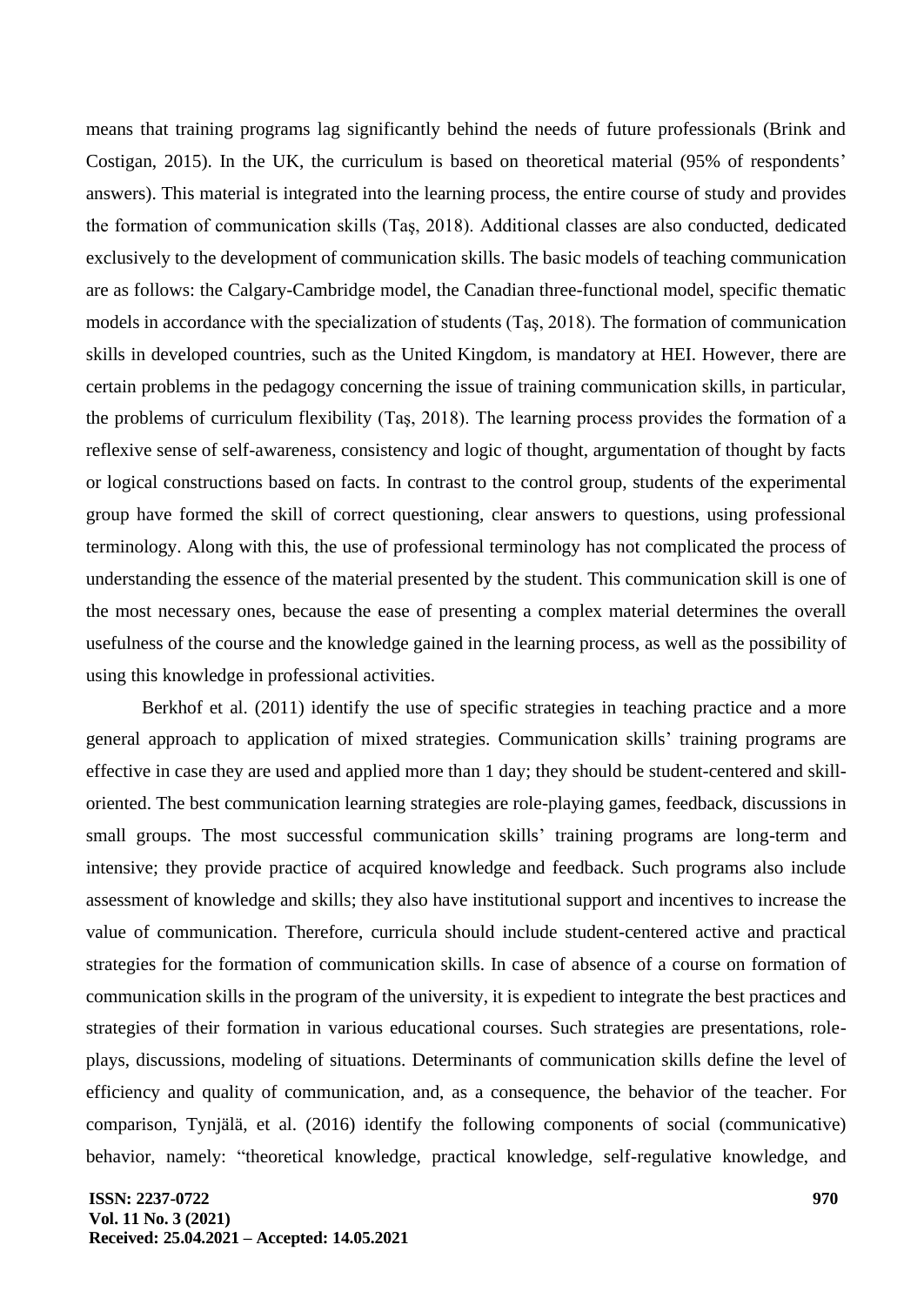sociocultural knowledge". Behavior determines the effectiveness of interaction with students, the learning environment, the level of students' involvement and motivation. As a result, students' motivation is formed, the level of future professional success is determined, as well as emotional perception, recognition and perception of the teacher by students. The main communication skills are cognitive, affective and behavioral. These skills determine the social effectiveness of future specialists, the level of confidence, cooperation and openness, the effectiveness of resolving conflicts between professionals (Güleç and Leylek, 2018).

The present research also confirms the main problems in learning, which are barriers to the formation of communication skills. The traditional approach to training at HEI, which does not take into account the interests of students, is still a common practice in the educational environment (Miadi et al., 2018), while the constructivist approach (student-oriented) to training is not widespread (Juandi, 2020; Moya, 2011; Miadi et al., 2018). As a result, the modern model of forming students' communication skills is not very effective; the level of students' self-efficacy and solving interpersonal problems remains a challenge (Güleç and Leylek, 2018). Consequently, the pedagogical competencies of the future teacher lag significantly behind those required in the workplace. Curricula did not integrate effective communication skills' courses, which are extremely important for the development of "soft skills" of students (Jan, 2017). A similar situation has been revealed in the study of Al-Mahrooqi (2012), where a deficit in students' communication skills has been found due to the lack of courses or subjects in the framework of the curriculum. As a result, students do not have the communication skills required for professional activities. This presupposes the absence of significant changes in approaches to training, namely: "teaching-learning is transforming from teacher-centered, lecture based to studentcentered learning environment" (Jan, 2017).

### **6. Conclusions**

The conducted research has made it possible to draw up a number of important conclusions. Firstly, since the beginning of the 2000s, a student-oriented approach to the formation of the communicative skills of future specialists in various fields has been gradually integrated. This means the transition from passive participation of students in the learning process to active involvement through the use of innovative strategies and teaching methods. As a result, the level of students' success, motivation, involvement, interest increases; both the teacher's perception and the course and usefulness of educational programs (curricula) are transformed. Secondly, combined teaching methods in a new student-oriented environment provide an increase in the level of communication quality, the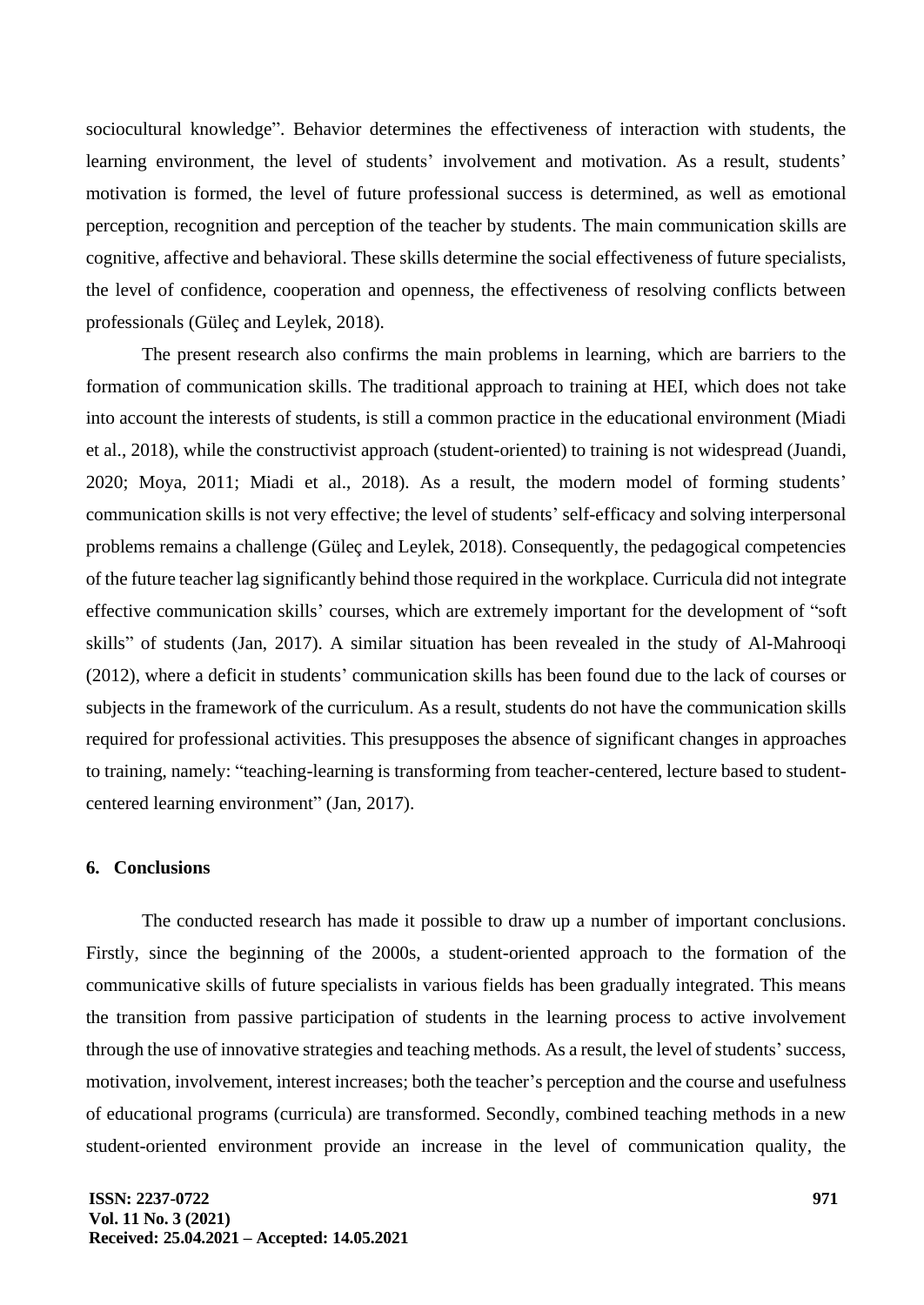development of communication skills. This is, in particular, due to the liberal approach of the teacher to the learning process and interaction with students. The role of the teacher changes from the subject of information transfer to the tutor, the mentor who through his own communicative professional skills develops communicative skills of students. Thirdly, blended learning strategies, such as role-plays, discussions in groups, workshops, and modeling of situations are effective in both lectures and workshops. These strategies in combination increase the level of intensity of the educational process and provide a transition to active interaction of the teacher with students. The behavior of all subjects changes in a student-oriented environment. This, in general, determines the attitude to the course, the level of interest and ease of perception of information by students, regardless of the level of complexity of the material. Fourthly, teacher – student – teacher feedback is extremely effective in developing communication skills compared to teacher-student interaction approach.

# **References**

Al-Mahrooqi, R. (2012). English communication skills: how are they taught at schools and universities in Oman? *English Language Teaching*, 5(4), 124-130. https://doi.org/10.5539/elt.v5n4p124

Archana, S., Rani, K.U. (2017). Role of a teacher in English language teaching (ELT). *International Journal of Educational Science and Research (IJESR)*, 7(1), 1-4.

Bambaeeroo, F., Shokrpour, N. (2017). The impact of the teachers' non-verbal communication on success in teaching. *Journal of Advances in Medical Education & Professionalism*, 5(2), 51.

Berkhof, M., van Rijssen, H.J., Schellart, A.J., Anema, J.R., van der Beek, A.J. (2011). Effective training strategies for teaching communication skills to physicians: an overview of systematic reviews. *Patient Education and Counseling*, *84*(2), 152-162.<https://doi.org/10.1016/j.pec.2010.06.010>

Brink, K.E., Costigan, R.D. (2015). Oral communication skills: are the priorities of the workplace and AACSB-accredited business programs aligned? *Academy of Management Learning & Education*, *14*(2), 205-221.<https://doi.org/10.5465/amle.2013.0044>

Claro, M., Salinas, Á., Cabello-Hutt, T., San Martín, E., Preiss, D.D., Valenzuela, S., Jara, I. (2018). Teaching in a digital environment (TIDE): defining and measuring teachers' capacity to develop students' digital information and communication skills. *Computers & Education*, 121, 162-174. <https://doi.org/10.1016/j.compedu.2018.03.001>

Duţă, N. (2015). From theory to practice: the barriers to efficient communication in teacher-student relationship. *Procedia-Social and Behavioral Sciences*, 187, 625-630.

<https://doi.org/10.1016/j.sbspro.2015.03.116>

Güleç, S., Leylek, B.Ş. (2018). Communication skills of classroom teachers according to various variables. *Universal Journal of Educational Research*, 6(5), 857-862.

https://doi.org/10.13189/ujer.2018.060507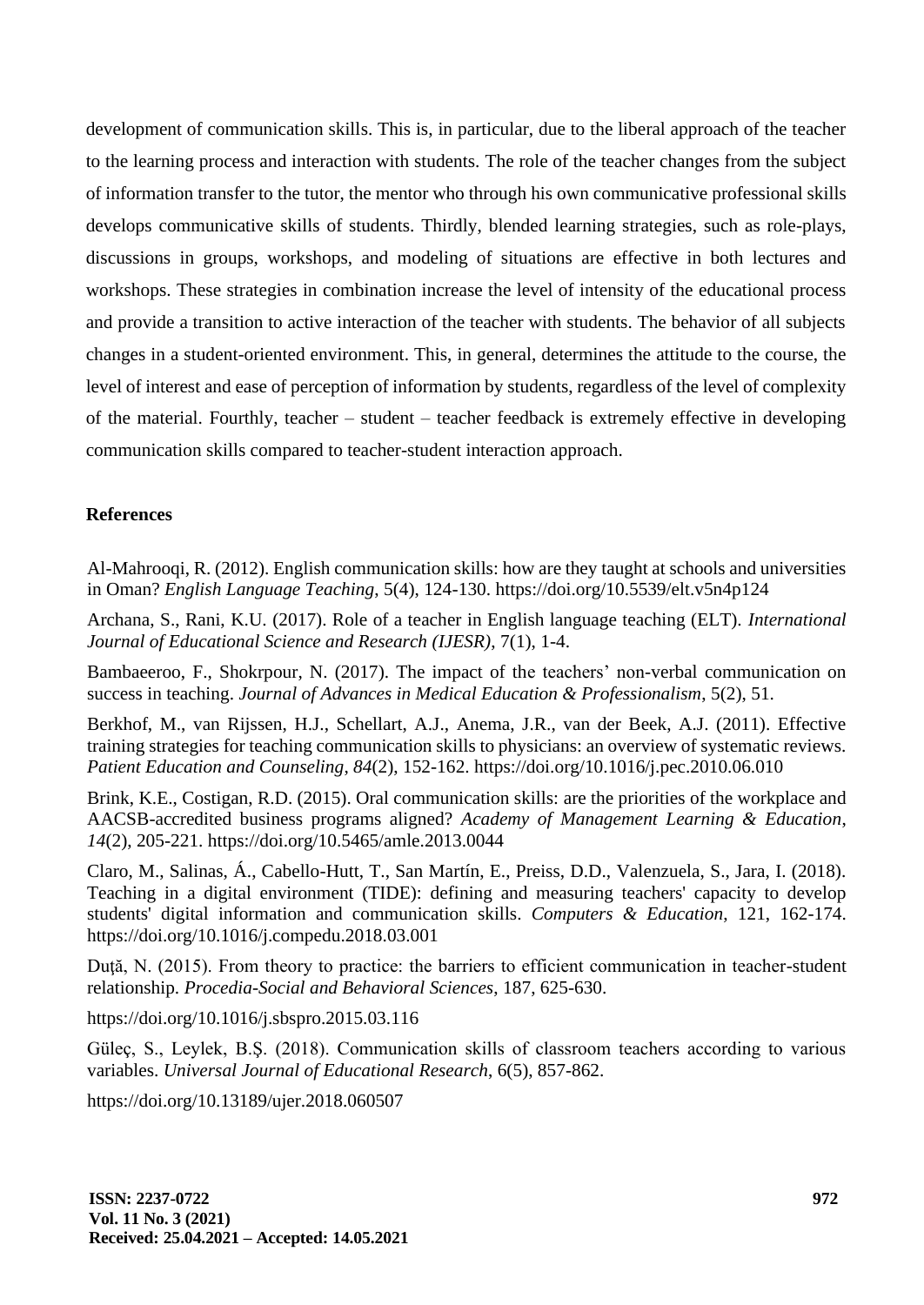Taş, A.M. (2018). Examination of the relationship between the democratic attitude of prospective teachers and their communication skills. *Universal Journal of Educational Research*, 6(5), 1060-1068. https://doi.org/10.13189/ujer.2018.060527

Harris, D.N., Sass, T.R. (2014). Skills, productivity and the evaluation of teacher performance. *Economics of Education Review*, 40, 183-204.<https://doi.org/10.1016/j.econedurev.2014.03.002>

Balat, G.U., Sezer, T., Bayindir, D., Yilmaz, E. (2019). Self-esteem, hopelessness and communication skills in preschool teacher candidates: a mediation analysis. *Cypriot Journal of Educational Sciences*, 14(2), 278-293. https://doi.org/10.18844/cjes.v14i2.3714

Jan, H. (2017). Teacher of 21st century: characteristics and development. *Research on Humanities and Social sciences*, 7(9), 50-54.

Miadi, O., Kaniawati, I., Ramalis, T.R. (2018). Application of Learning Model (LC) 7E with Technology Based Constructivist Teaching (TBCT) and Constructivist Teaching (CT) Approach as efforts to improve student cognitive ability in static fluid concepts. *Journal of Physics: Conference Series*, 1108(1), article number 012059. https://doi.org/10.1088/1742-6596/1108/1/012059

Khan, A., Khan, S., Zia-Ul-Islam, S., Khan, M. (2017). Communication skills of a teacher and its role in the development of the students' academic success. *Journal of Education and Practice*, 8(1), 18-21.

Juandi, D. (2020). Achievement of pedagogical competency, professional competency, and selfefficacy in-service mathematics teachers, through pedagogical problem solving cycle. *Pervasive Health: Pervasive Computing Technologies for Healthcare*, *1,* 209-215. https://doi.org/10.4108/eai.12- 10-2019.2296281

Debbagh, M., Jones, W.M. (2018). Examining English language teachers' TPACK in oral communication skills teaching. *Journal of Educational Multimedia and Hypermedia*, 27(1), 43-62.

Mazer, J.P., McKenna-Buchanan, T.P., Quinlan, M.M., Titsworth, S. (2014). The dark side of emotion in the classroom: emotional processes as mediators of teacher communication behaviors and student negative emotions. *Communication Education*, 63(3), 149-168.

<https://doi.org/10.1080/03634523.2014.904047>

Moya, E.C. (2011). Student and teacher. new roles in the university. *Journal for Educators, Teachers and Trainers*, 2, 85-91.

Ngang, T.K., Hashim, N.H., Yunus, H.M. (2015). Novice teacher perceptions of the soft skills needed in today's workplace. *Procedia-Social and Behavioral Sciences*, 177, 284-288. https://doi.org/10.1016/j.sbspro.2015.02.338

Cooke, A. (2019). Belief and knowledge construction among modern foreign language teacher trainees. *Language Learning Journal*. https://doi.org/10.1080/09571736.2019

Smith, J., Hu, R. (2013). Rethinking teacher education: synchronizing Eastern and Western views of teaching and learning to promote 21st century skills and global perspectives. *Education Research and Perspectives (Online)*, 40, 86-108.

Tynjälä, P., Virtanen, A., Klemola, U., Kostiainen, E., Rasku-Puttonen, H. (2016). Developing social competence and other generic skills in teacher education: applying the model of integrative pedagogy. *European Journal of Teacher Education*, *39*(3), 368-387.

https://doi.org/10.1080/02619768.2016.1171314

Claro, M., Salinas, A., Cabello-Hutt, T., Valenzuela, S., Jara, I. (2018). Teaching in a Digital Environment (TIDE): defining and measuring teachers' capacity to develop students' digital

**ISSN: 2237-0722 Vol. 11 No. 3 (2021) Received: 25.04.2021 – Accepted: 14.05.2021**